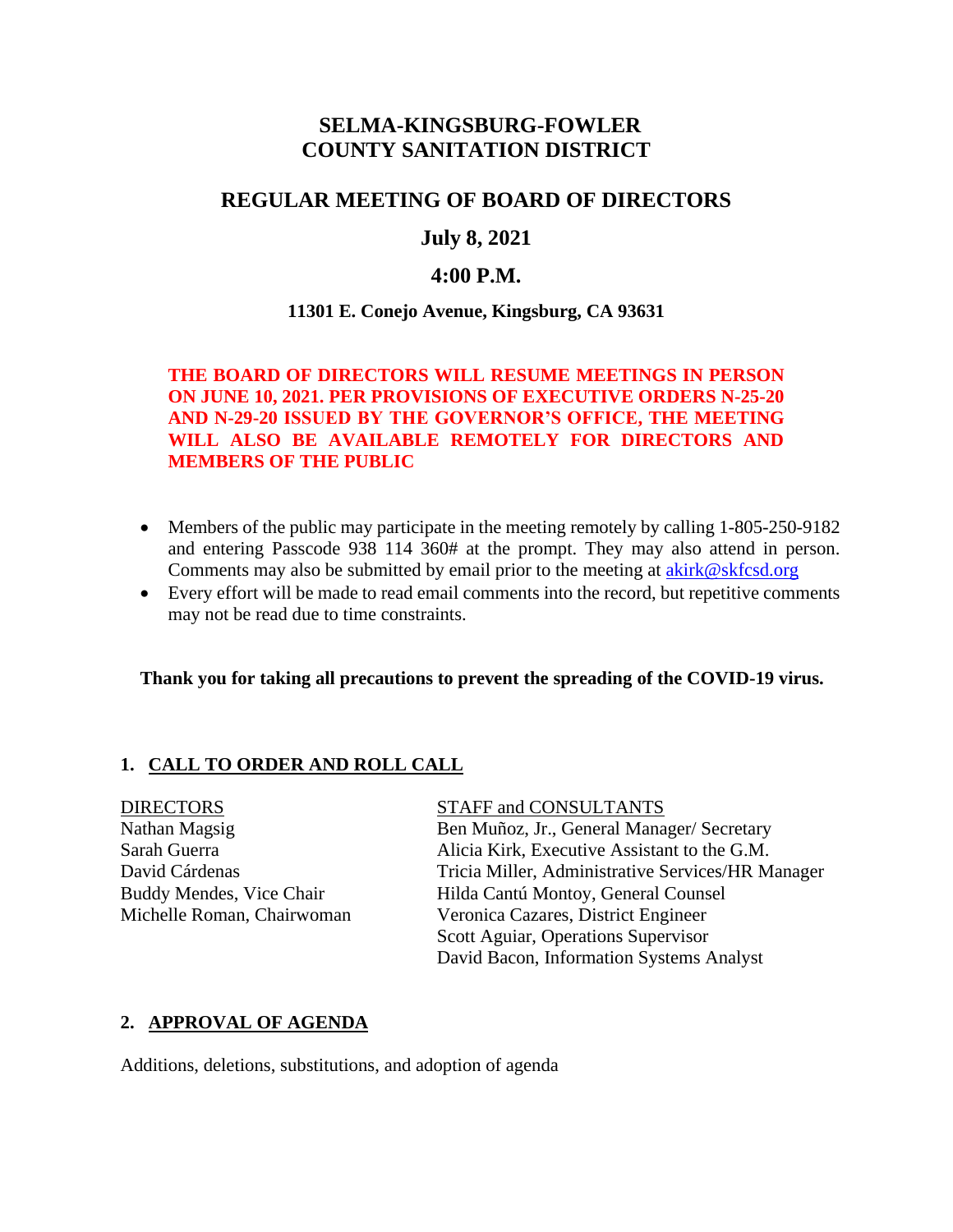## **3. PUBLIC FORUM**

At this time, any member of the public may address the Board regarding any item not on the agenda, over which the Board has jurisdiction. No action or discussion will be taken on any item not on the agenda, except to briefly respond to statements or questions by the public. Members of the public shall limit their remarks to three minutes.

# **4. CONSENT CALENDAR**

Items placed on the consent calendar are considered routine in nature. They may be approved by one motion, second and majority vote. Any Board member or member of the public may request removal of any item from the consent calendar for independent consideration.

- A. Minutes of Regular Board Meeting June 10, 2021. *(p.4)*
- B. Warrant List Reports of June 9, 2021 and June 23, 2021. *(p.9)*
- C. Cash Activity Report of June 30, 2021. *(p.13)*

### **5. UNFINISHED BUSINESS**

A. None

### **6. NEW BUSINESS**

- A. The Board will consider approving the amendment for Peters Engineering Group of Clovis, CA for engineering, construction support and administration of the Adams Avenue Sewer Improvement Project, increasing the fee for construction staking services in the amount of \$10,000.00, bringing the total to \$42,084.00; and authorize General Manager Muñoz to execute the necessary agreements. *(p.14) Staff Report prepared by Veronica Cazares, District Engineer.*
- B. The Board will consider approving amending the FY 2021/22 Budget to add Account # 8173-203-02 in the amount of \$33,000.00 for replacement of Engineering Vehicle V-27, Ford F150. *(p.17) Staff Report prepared by Veronica Cazares, District Engineer.*

## **7. BOARD MEMBER COMMUNICATION/AGENDA ITEMS**

A. Board members may suggest future agenda items or may give reports.

## **8. GENERAL MANAGER REPORTS**

A. 2021 CASA 66th Annual Conference – August 11-13, 2021 at Hilton San Diego Bayfront. Directors must notify Alicia Kirk, Executive Assistant to the General Manager, by June 25, 2021 of their intention to attend so reservations can be made.